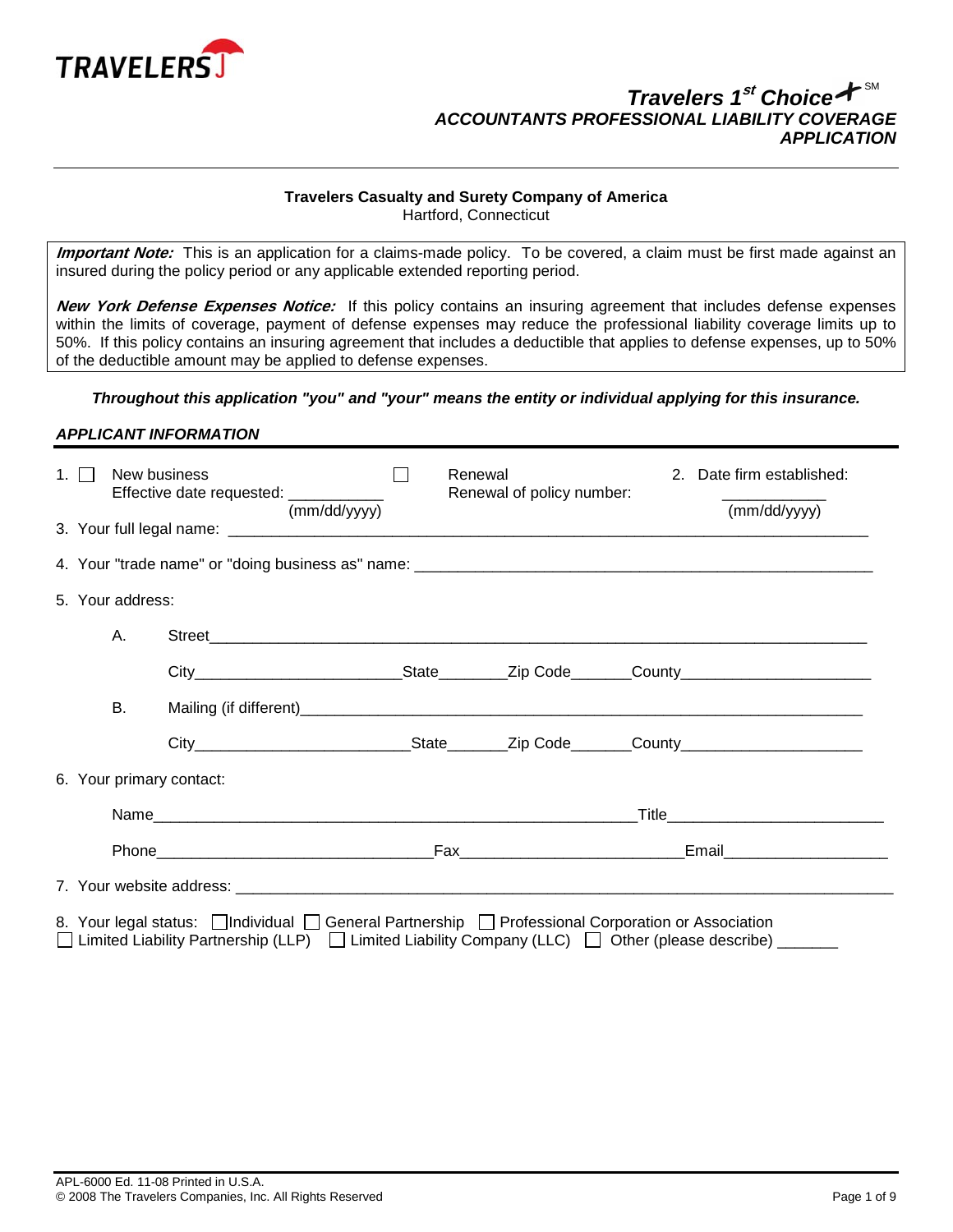### 9. Do you have more than one office location?  $\Box$  Yes  $\Box$  No *If yes, please complete the following chart:*

|                                                      | <b>Other Location 1</b> | <b>Other Location 2</b> | <b>Other Location 3</b> |
|------------------------------------------------------|-------------------------|-------------------------|-------------------------|
| Location address                                     |                         |                         |                         |
| Primary contact at this<br>location                  |                         |                         |                         |
| Percentage of professional<br>staff at this location |                         |                         |                         |
| Percentage of total<br>revenues at this location:    |                         |                         |                         |

- 10. Do you share office space, expenses or staff with any other accountants or with any other professionals?  $\Box$  Yes $\Box$  No *If yes, please complete the Office Sharing Supplement.* 
	- A. Please provide the name and industry of the entity
	- B. Please complete the Office Sharing Supplement if you desire coverage for this/these entities.

| 11. Do you or any owners, partners, or officers render services or conduct any business activities under a separate<br>$\Box$ Yes $\Box$ No |
|---------------------------------------------------------------------------------------------------------------------------------------------|
| If yes:.                                                                                                                                    |
| A. Please provide the name and industry of the entity(ies):                                                                                 |
|                                                                                                                                             |
| If yes, please complete the Separate Entity Supplement.                                                                                     |
| 12. Within the past five years, have you or any of your affiliates:                                                                         |
|                                                                                                                                             |
|                                                                                                                                             |
| C. merged with or acquired the business of any sole practitioner, accounting firm or other business                                         |
| .⊟Yes ∏No                                                                                                                                   |
| If yes, please provide complete details including the name of the firm, the date of formation,                                              |
| acquisition, or merger, number of professional staff that joined applicant, and percentage of firm                                          |
| a a controlled a constant and the company of the controlled the film of the control of the film for a controll                              |

 *annual billings assigned to you on a separate sheet. Please list the name of the firm for any subsidiary, predecessor, acquired or merged firms for which coverage is requested on a separate sheet.* 

13. Do you anticipate any material changes to the firm or its practice within the next twelve months?........................ Yes No  *If yes, please provide details and attach a copy of your firm's current letterhead: \_\_\_\_\_\_\_\_\_\_\_\_\_\_\_\_\_\_\_\_\_\_\_\_\_\_\_\_\_\_\_\_\_\_\_\_\_\_\_\_\_\_\_\_\_\_\_\_\_\_\_\_\_\_\_\_\_\_\_\_\_\_\_\_\_\_\_\_\_\_\_\_\_\_\_\_\_\_\_\_\_\_\_\_\_\_\_\_\_\_* 

 *\_\_\_\_\_\_\_\_\_\_\_\_\_\_\_\_\_\_\_\_\_\_\_\_\_\_\_\_\_\_\_\_\_\_\_\_\_\_\_\_\_\_\_\_\_\_\_\_\_\_\_\_\_\_\_\_\_\_\_\_\_\_\_\_\_\_\_\_\_\_\_\_\_\_\_\_\_\_\_\_\_\_\_\_\_\_\_\_\_\_* 

 $\Box$  Yes, I would like to receive the free quarterly Travelers Risk Management newsletter. My email address is provided above.

# *LIMITS AND DEDUCTIBLES*

| 14. Limits requested:                           | $\Box$ \$100,000/\$100,000<br>3500,000/\$1,000,000<br>$\sqrt{\$3,000,000/\$3,000,000}$ |                                     | 】\$100,000/\$250,000<br>31,000,000/\$1,000,000<br>$\sqrt{\$5,000,000/\$5,000,000}$ |                | $\Box$ \$250,000/500,000<br>$\sqrt{$2,000,000}{$2,000,000}$<br>Other: and the state of the state of the state of the state of the state of the state of the state of the state of the state of the state of the state of the state of the state of the state of the state of the state of the |                    |
|-------------------------------------------------|----------------------------------------------------------------------------------------|-------------------------------------|------------------------------------------------------------------------------------|----------------|-----------------------------------------------------------------------------------------------------------------------------------------------------------------------------------------------------------------------------------------------------------------------------------------------|--------------------|
| 15. Defense expenses in addition to the limits: |                                                                                        | $\blacksquare$                      | Currently have                                                                     |                | Interested in quotation                                                                                                                                                                                                                                                                       |                    |
| 16. Deductible requested: $\Box$ \$0            | ∫\$20,000                                                                              | 51,000<br>$\sqrt{\frac{25,000}{5}}$ | $\frac{1}{2}$ .500<br> Other:                                                      | $\Box$ \$5,000 | $\square$ \$10,000                                                                                                                                                                                                                                                                            | $\square$ \$15,000 |
| 17. Aggregate deductible:                       |                                                                                        |                                     | $\Box$ Currently have                                                              |                | Interested in quotation                                                                                                                                                                                                                                                                       |                    |
| 18. Deductible applies to damages only:         |                                                                                        |                                     | $\Box$ Currently have                                                              |                | Interested in quotation                                                                                                                                                                                                                                                                       |                    |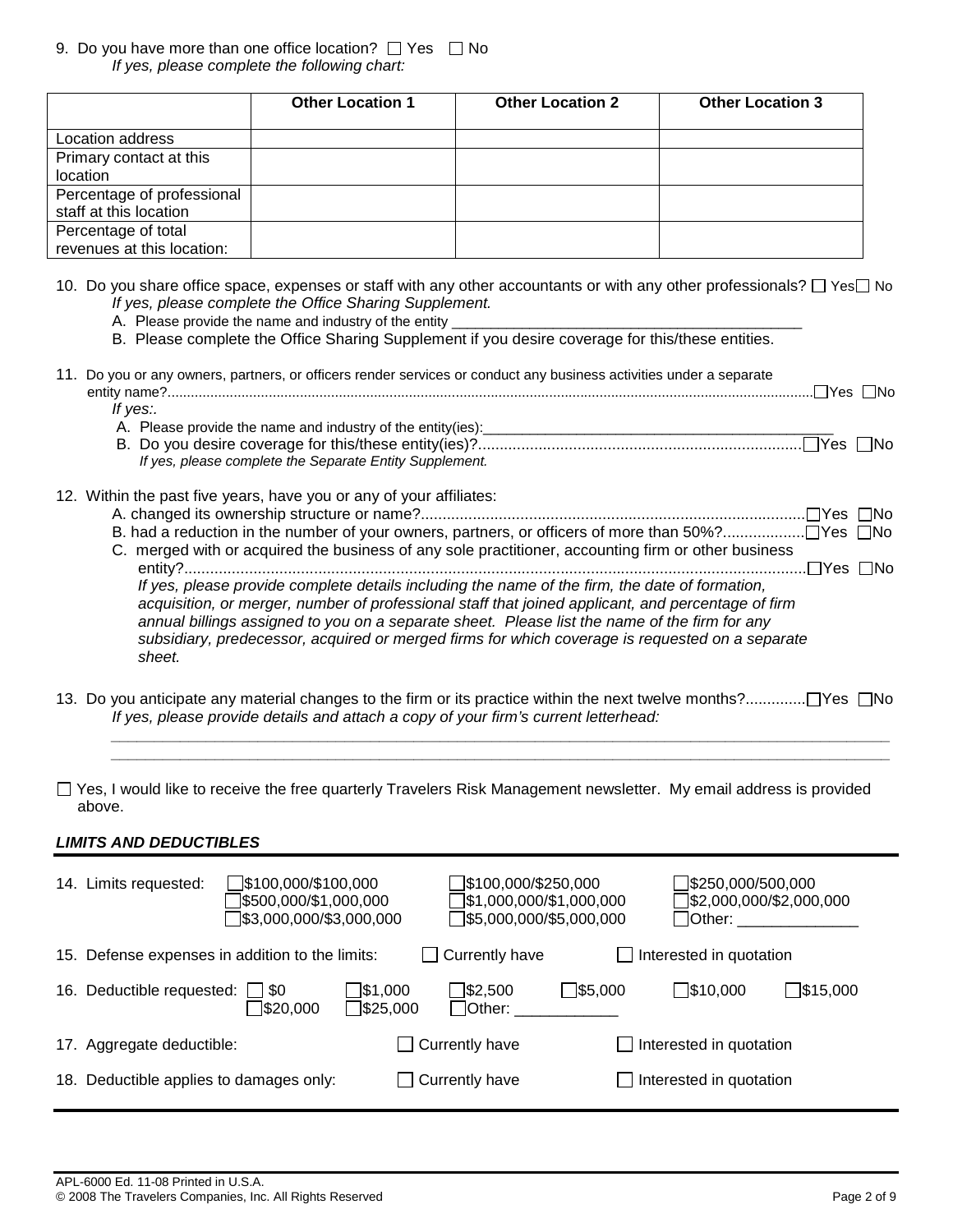- 19. What is the total number of your professional staff?
	- A. Full-time……………………………………………………………………………………………………………..\_\_\_\_\_\_ B. Part-time…………………………………………………………………………………………………………….\_\_\_\_\_\_
- 20. Please complete the chart below by listing all employees by category from all office locations: Attach a separate sheet if necessary.

| Name of<br><b>Employee</b> | <b>Education or</b><br><b>Work Experience</b> | Date of Hire | Status* | Years<br>in<br><b>Practice</b> | <b>Professional</b><br>Membership<br>or Association | <b>Hours</b><br>of<br><b>CPE</b> | <b>Full Time</b><br>or Part<br>Time |
|----------------------------|-----------------------------------------------|--------------|---------|--------------------------------|-----------------------------------------------------|----------------------------------|-------------------------------------|
|                            |                                               |              |         |                                |                                                     |                                  |                                     |
|                            |                                               |              |         |                                |                                                     |                                  |                                     |
|                            |                                               |              |         |                                |                                                     |                                  |                                     |
|                            |                                               |              |         |                                |                                                     |                                  |                                     |

*\*Key: O= owners, officers, directors, partners, principals or shareholders E = all other professional employees* 

21. Please indicate the number of your employees as follows:

22. During the past five years has your staff size either increased or decreased by more than 50%?............... Yes No  *If yes, please provide details: \_\_\_\_\_\_\_\_\_\_\_\_\_\_\_\_\_\_\_\_\_\_\_\_\_\_\_\_\_\_\_\_\_\_\_\_\_\_\_\_\_\_\_\_\_* 

23. What is your gross billable income for the applicable fiscal year:

| Last Fiscal Year:<br>Ending $\angle$<br>\$                     | Current Fiscal Year:<br>Ending $\angle$ | Next 12 Months Projected:<br>Ending $\angle$                                                                     |   |
|----------------------------------------------------------------|-----------------------------------------|------------------------------------------------------------------------------------------------------------------|---|
|                                                                |                                         | 24. Please provide the total number of your clients for the past year (if newly established, please estimate the |   |
| 25. Please provide the following for your largest client:      |                                         |                                                                                                                  | % |
| 26. Please provide the following for your next largest client: |                                         | C. Services provided by your firm: Sample Services and Services provided by your firm:                           | % |
| your revenue:                                                  |                                         | If yes, please provide details including client profile, services performed by you, and percentage of            |   |

 *\_\_\_\_\_\_\_\_\_\_\_\_\_\_\_\_\_\_\_\_\_\_\_\_\_\_\_\_\_\_\_\_\_\_\_\_\_\_\_\_\_\_\_\_\_\_\_\_\_\_\_\_\_\_\_\_\_\_\_\_\_\_\_\_\_\_\_\_\_\_\_\_\_\_\_\_\_\_\_\_\_\_\_\_\_\_\_\_\_\_*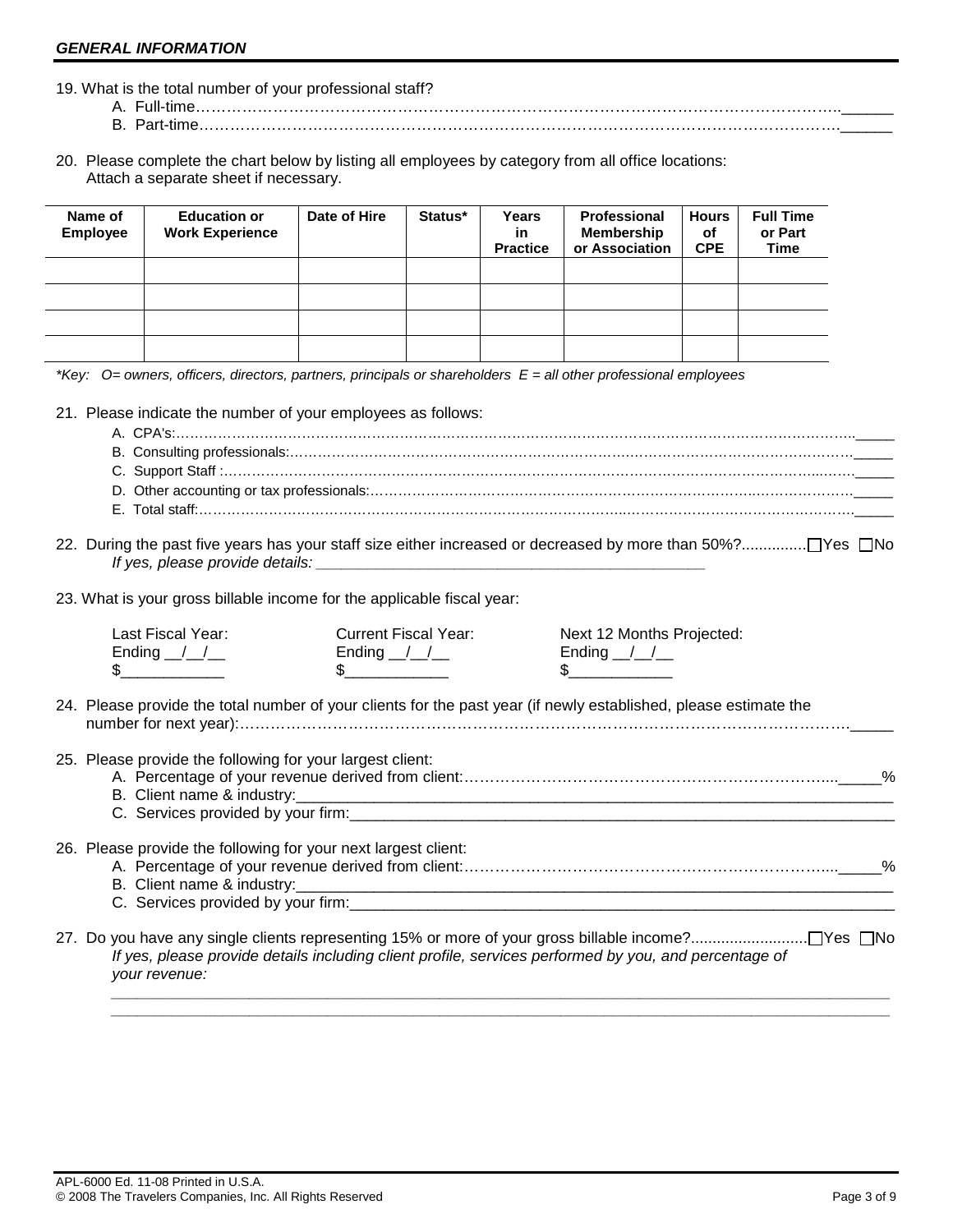28. Please Indicate the approximate percentage of your last year's billings and whether engagement letters are used: The Total percentage must add up to 100%.

| <b>Area of Practice</b>                                                                                         | Percentage of<br><b>Income</b> | <b>Engagement</b><br>Letters Used? |  |
|-----------------------------------------------------------------------------------------------------------------|--------------------------------|------------------------------------|--|
| A. AUDITS                                                                                                       |                                |                                    |  |
| 1. Audit - Non-public****                                                                                       | ℅                              | l No<br>Yes                        |  |
| 2. Audit - Public *                                                                                             | %                              | No<br>Yes                          |  |
| Audit – Other<br>3.                                                                                             | %                              | 1 No<br>Yes                        |  |
| <b>B. GENERAL</b>                                                                                               |                                |                                    |  |
| 1. Bookkeeping/Write-ups/Payroll Processing                                                                     | $\%$                           | No<br>Yes                          |  |
| 2. Reviews                                                                                                      | %                              | Yes<br>No                          |  |
| 3. Compilations                                                                                                 | %                              | Yes<br>l No                        |  |
| Financial Advisory Services - including personal<br>4.<br>financial planning and investment advisory services** | ℅                              | l No<br>Yes                        |  |
| 5. Enrolled agent                                                                                               | $\%$                           | No<br>Yes                          |  |
| 6. Business Valuations                                                                                          | %                              | No<br>Yes                          |  |
| 7. Forecasts and Projections                                                                                    | $\%$                           | <b>No</b><br>Yes                   |  |
| 8. Forensic Accounting                                                                                          | %                              | No<br>Yes                          |  |
| 9. Mergers and Acquisitions                                                                                     | %                              | Yes<br>No                          |  |
| <b>C. TAX SERVICES</b>                                                                                          |                                |                                    |  |
| 1. Tax - Individual                                                                                             | $\%$                           | No<br>Yes                          |  |
| 2. Tax - Business                                                                                               | $\%$                           | Yes<br>No<br>×.                    |  |
| 3. Tax - Estate                                                                                                 | %                              | Yes<br>No<br>×.                    |  |
| <b>D. CONSULTING</b>                                                                                            |                                |                                    |  |
| 1. Litigation Support (Consulting)                                                                              | %                              | Yes<br>No                          |  |
| 2. Business Investment Advice (please describe)                                                                 | $\%$                           | No<br>Yes                          |  |
| 3. Other Consulting                                                                                             | %                              | Yes<br>No                          |  |
| <b>E. MANAGEMENT ADVISORY SERVICES</b>                                                                          |                                |                                    |  |
| 1. Describe                                                                                                     | %                              | 1 No<br>Yes                        |  |
| <b>F. EDP/COMPUTER SERVICES***</b>                                                                              |                                |                                    |  |
| 1. Hardware/Software Sales                                                                                      | %                              | $\Box$ Yes $\Box$ No               |  |
| 2. Data Processing Service                                                                                      | %                              | No<br>Yes                          |  |
| 3. Hardware/Software Consulting                                                                                 | $\%$                           | Yes<br>No                          |  |
| <b>G. FIDUCIARY SERVICES</b>                                                                                    |                                |                                    |  |
| 1. Administrator, Executor or ERISA Trustee                                                                     | %                              | Yes<br>No                          |  |
| <b>Bankruptcy Trustee or Receiver</b><br>2.                                                                     | $\%$                           | Yes<br>∃ No                        |  |
| 3. Other Trustee Services                                                                                       | %                              | Yes<br>∃ No                        |  |
| H. SECURITIES ACTIVITIES**                                                                                      |                                |                                    |  |
| 1. Limited Partnership and Tax Shelter Syndication*                                                             | %                              | Yes<br>∣ No                        |  |
| Debenture Financing/Bonds*<br>2.                                                                                | $\%$                           | Yes<br>No                          |  |
| Securities including Federal and State Securities*<br>3.                                                        | %                              | No<br>Yes                          |  |
| Registered Representative**<br>4.                                                                               | %                              | Yes<br>No                          |  |
| Other (please describe)<br>5.                                                                                   | $\%$                           | $\sqsupset$ No<br>_] Yes           |  |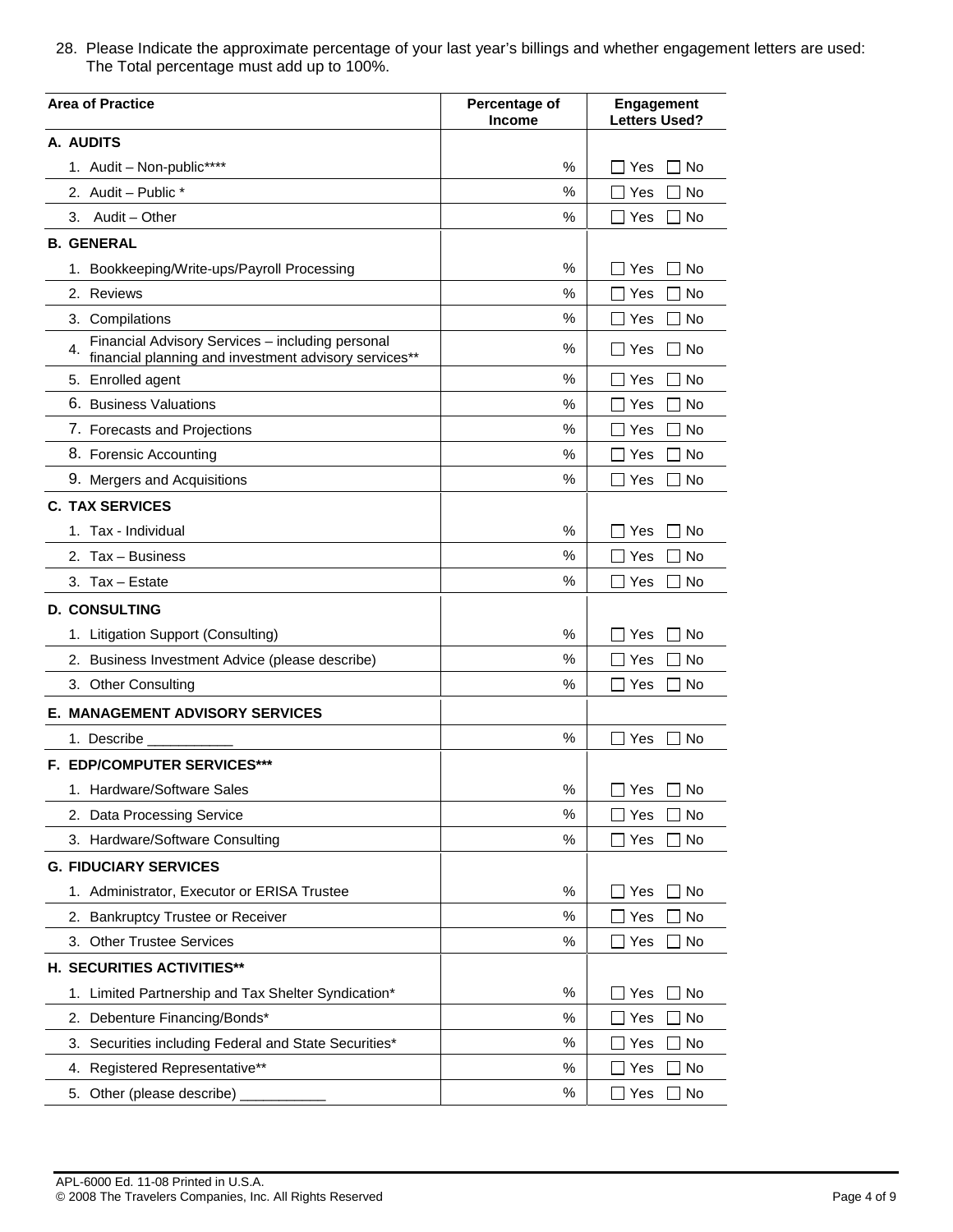| <b>Area of Practice</b>                 | Percentage of<br><b>Income</b> | Engagement<br><b>Letters Used?</b> |
|-----------------------------------------|--------------------------------|------------------------------------|
| <b>I. SPECIAL SERVICES</b>              |                                |                                    |
| 1. Life and Health Insurance Agent**    | %                              | □ No<br>l I Yes                    |
| 2. Professional (other than Accounting) | %                              | ∩ No<br>l I Yes                    |
| 3. Non-Accounting Services              | %                              | – I No<br>Yes                      |
| J. OTHER                                |                                |                                    |
| 1. Describe                             | %                              | ∩ No<br>Yes                        |
| TOTAL                                   | 100%                           |                                    |

*\*Please complete the Securities Supplement.* 

*\*\*Please complete the Investment Advice/Financial Planning Practice Supplement* 

*\*\*\*Please complete the Technology/Computer Related Services Supplement* 

*\*\*\*\* Please complete the Non-Public Client Audit Supplement*

29. Please provide the percentage of your billings derived from the following client types:

| <b>Client Type</b>                            | Percentage<br>of Billings | <b>Client Type</b>            | Percentage<br>of Billings |
|-----------------------------------------------|---------------------------|-------------------------------|---------------------------|
| Individuals                                   | %                         | Non-Profit or Charities       | %                         |
| Individuals - High Net Worth (> \$10M Assets) | %                         | Trusts (>\$5M)                | $\%$                      |
| Small Private Companies (<\$100M Revenues)    | %                         | <b>Financial Institutions</b> | %                         |
| Large Private Companies (>\$100M Revenues)    | %                         | Health Care / HMO             | %                         |
| Small Public Companies (<100M Revenues)       | $\%$                      | <b>Insurance Companies</b>    | %                         |
| Large Public Companies (>100M Revenues)       | $\%$                      | Other (please describe):      | %                         |
| Governmental or Public Institutions           | %                         |                               | %                         |

30. Have you provided professional services, including audits, to a publicly traded client in connection with the registration, sale, or offering of securities, or in connection with the offer and sale of private placement bonds?........................................................................................................................................................... Yes No  *If yes, please complete the Securities Supplement***.** 

31. Does you or any member of your firm provide professional services as a practicing lawyer, real estate agent or broker, life and health insurance agent, investment advisor, or securities agent or broker?............................................ Yes No *If yes, please complete the following chart:* 

| Name of Employee | Type of<br>License | Revenue | <b>Professional Liability</b><br><b>Insurer</b> | <b>Limits of Liability</b> | <b>Policy Expiration</b><br><b>Date</b> |
|------------------|--------------------|---------|-------------------------------------------------|----------------------------|-----------------------------------------|
|                  |                    |         |                                                 |                            |                                         |
|                  |                    |         |                                                 |                            |                                         |
|                  |                    |         |                                                 |                            |                                         |

- A. Would you like to receive a quote for any of these professional services?........................................................... Yes No
- 32. Excluding activities as a trustee or receiver, has any client been the subject of bankruptcy, insolvency, or receivership proceedings within the past five years?................................................................................ Yes No *If yes, please complete the following chart:*

| <b>Name of Client</b> | Date of<br>Bankruptcy,<br>Insolvency or<br>Receivership | <b>Services Performed By You</b> | Date of<br>Engagement | <b>Engagement</b><br><b>Letter Used?</b> |
|-----------------------|---------------------------------------------------------|----------------------------------|-----------------------|------------------------------------------|
|                       |                                                         |                                  |                       | <b>INc</b><br>Yes                        |
|                       |                                                         |                                  |                       |                                          |
|                       |                                                         |                                  |                       |                                          |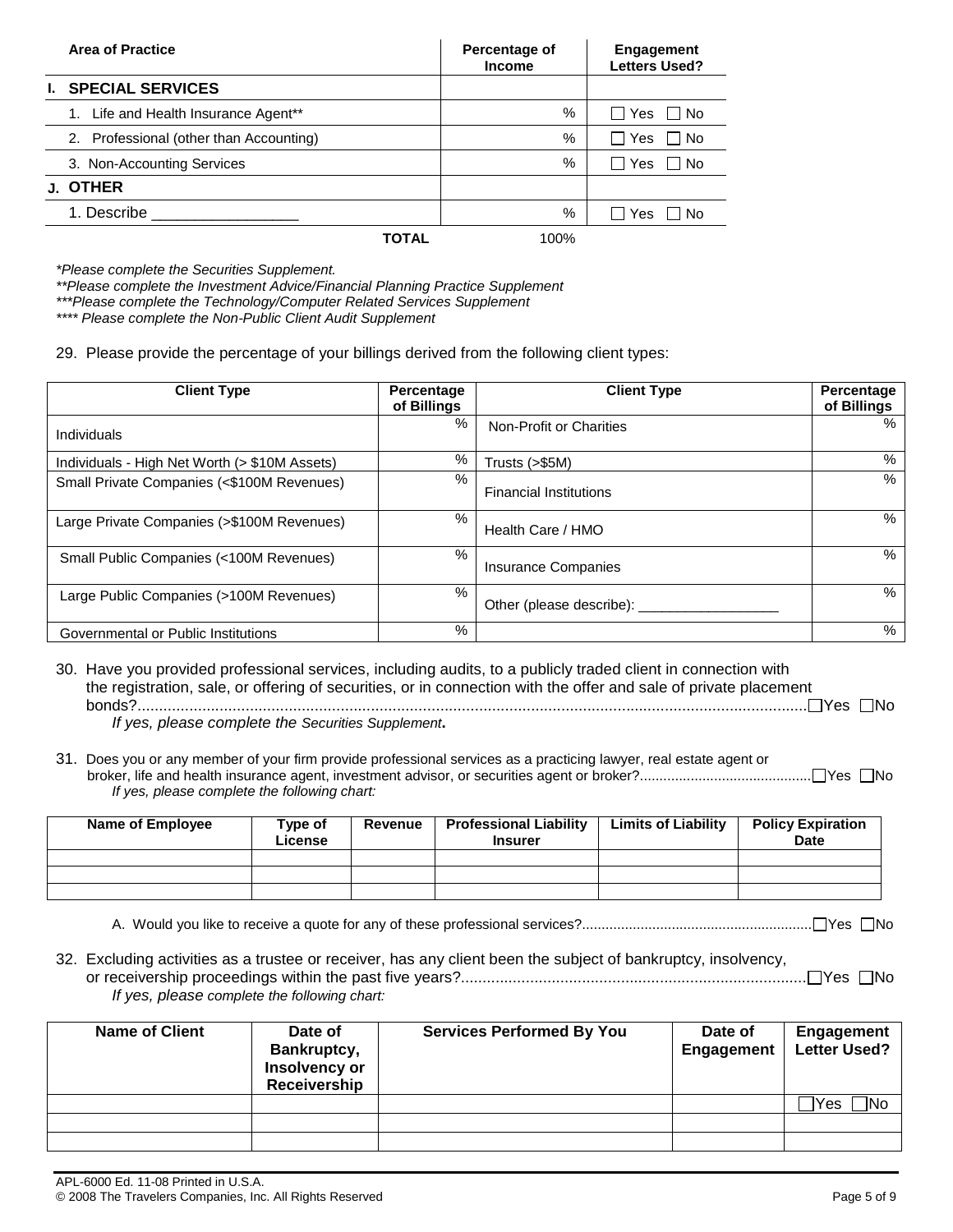|  | 33. Within the past five years, have you:<br>A. Received commissions, fees, reciprocity or revenue for referrals, sale or promotion of<br>If yes, please complete the Investment Advice/Financial Planning Practice Supplement                                                                                                         |  |
|--|----------------------------------------------------------------------------------------------------------------------------------------------------------------------------------------------------------------------------------------------------------------------------------------------------------------------------------------|--|
|  | B. Organized, arranged, procured or evaluated investments, real estate or tax shelters, or<br>If yes to any part of this question, please provide details: [11] [2010] [2010] [2010] [2010] [2010] [2010] [2010] [2010] [2010] [2010] [2010] [2010] [2010] [2010] [2010] [2010] [2010] [2010] [2010] [2010] [2010] [2010] [2           |  |
|  | C. Participated in the management of any investment partnership, limited partnership, tax shelter or<br>If yes, please provide details: example and a series of the series of the series of the series of the series of the series of the series of the series of the series of the series of the series of the series of the series o |  |
|  |                                                                                                                                                                                                                                                                                                                                        |  |
|  | E. Made recommendations as to the sale or purchase of any investments, including specific stocks,<br>If yes, please complete the Investment Advice/Financial Planning Practice Supplement                                                                                                                                              |  |
|  | If yes, please complete the Technology/Computer Related Services Supplement                                                                                                                                                                                                                                                            |  |
|  | 34. Within the past five years, have you invested, received, disbursed or in any way acted in a<br>If yes, please complete the Discretionary Authority/Funds Controlled Supplement                                                                                                                                                     |  |
|  | 35. Have you or any member of your firm served as trustee or performed professional services for any<br>If yes, please complete the Trustee Supplement                                                                                                                                                                                 |  |
|  | 36 Has any member or former member of your firm, provided auditing or any consulting services to, or<br>acted as a Director or Officer of or been a committee member of, any financial institution in the past<br>If yes, please complete the Financial Institution Supplement                                                         |  |
|  | 37. Have you performed any professional services for any client in which any member of your firm, or any relative or<br>spouse of such member of your firm:                                                                                                                                                                            |  |
|  | If yes, please complete the Outside Interest Supplement                                                                                                                                                                                                                                                                                |  |
|  | <b>RISK MANAGEMENT</b>                                                                                                                                                                                                                                                                                                                 |  |
|  |                                                                                                                                                                                                                                                                                                                                        |  |
|  |                                                                                                                                                                                                                                                                                                                                        |  |
|  |                                                                                                                                                                                                                                                                                                                                        |  |
|  | 41. Do you have a written policy regarding screening and evaluating:                                                                                                                                                                                                                                                                   |  |
|  | 42. Do you maintain a diary, tickler, or similar system to ensure the timely completion of reports, filings, and tax                                                                                                                                                                                                                   |  |
|  | If yes, please indicate how often engagement letters are updated:                                                                                                                                                                                                                                                                      |  |

| $\Box$ Annually for all engagements | Annually for attest engagements |
|-------------------------------------|---------------------------------|
| $\Box$ As engagement changes        | $\Box$ Other (please explain):  |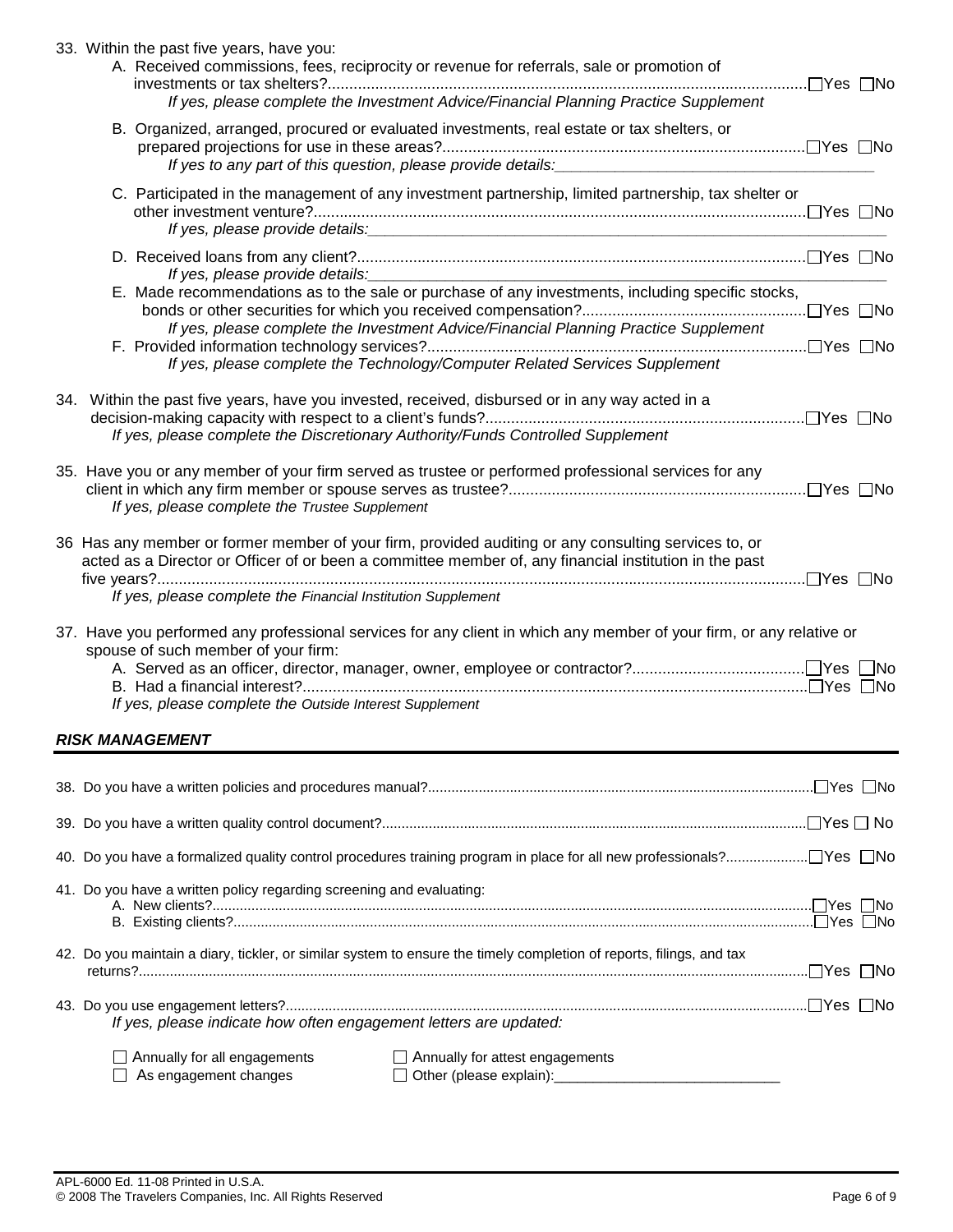44. Please indicate the services that require a second person or partner review:

| $\Box$ Attest services | □Tax services                                                                         | $\sqcap$ All services |
|------------------------|---------------------------------------------------------------------------------------|-----------------------|
|                        | $\Box$ No second person/partner review of any services $\Box$ Other (please explain): |                       |

45. Please complete the following chart for your professional staff who completed a risk management program within the past five years:

| Name of Employee | <b>Program Sponsor</b> | <b>Seminar Date</b> |
|------------------|------------------------|---------------------|
|                  |                        |                     |
|                  |                        |                     |
|                  |                        |                     |

46. Within the past five years, have you sued, or threatened to sue, to collect fees?............................................................ Yes No *If yes, please describe all collection suits including name of clients, services rendered, dates of services, suit date, fee amounts, status or outcome of suit, and whether your firm is still providing services for this client:* 

*\_\_\_\_\_\_\_\_\_\_\_\_\_\_\_\_\_\_\_\_\_\_\_\_\_\_\_\_\_\_\_\_\_\_\_\_\_\_\_\_\_\_\_\_\_\_\_\_\_\_\_\_\_\_\_\_\_\_\_\_\_\_\_\_\_\_\_\_\_\_\_\_\_\_\_\_\_\_\_\_\_\_\_\_\_\_\_\_\_\_\_\_\_\_\_\_\_\_\_\_\_\_\_\_\_ \_\_\_\_\_\_\_\_\_\_\_\_\_\_\_\_\_\_\_\_\_\_\_\_\_\_\_\_\_\_\_\_\_\_\_\_\_\_\_\_\_\_\_\_\_\_\_\_\_\_\_\_\_\_\_\_\_\_\_\_\_\_\_\_\_\_\_\_\_\_\_\_\_\_\_\_\_\_\_\_\_\_\_\_\_\_\_\_\_\_\_\_\_\_\_\_\_\_\_\_\_\_\_\_\_* 

- 47. Within the past five years have you had a quality peer review?................................................................... Yes No *If yes, was the review unqualified?*.......................................................................................................... Yes No *Please attach a copy of the peer review and any response you may have had to recommendations.*
- 48. Please indicate the method(s) used to identify any actual or potential conflicts of interest:

| □ Oral/Memory □ Computer □ Index File □ Conflict Committee □ None |  |
|-------------------------------------------------------------------|--|
| $\Box$ Other (please describe):                                   |  |

49. Have you or any member of your firm ever had their accounting license suspended or revoked or been subject to any investigation by any board of accounting, AICPA, SEC, State CPA Society or any other governmental agency, or court, or been subject to any reprimand, criminal penalty or fine, including a tax preparer's fine, or been convicted of any felony charge, or are they currently under indictment?......... Yes No *If yes, please provide details:* 

*\_\_\_\_\_\_\_\_\_\_\_\_\_\_\_\_\_\_\_\_\_\_\_\_\_\_\_\_\_\_\_\_\_\_\_\_\_\_\_\_\_\_\_\_\_\_\_\_\_\_\_\_\_\_\_\_\_\_\_\_\_\_\_\_\_\_\_\_\_\_\_\_\_\_\_\_\_\_\_\_\_\_\_\_\_\_\_\_\_\_\_\_\_\_\_\_\_ \_\_\_\_\_\_\_\_\_\_\_\_\_\_\_\_\_\_\_\_\_\_\_\_\_\_\_\_\_\_\_\_\_\_\_\_\_\_\_\_\_\_\_\_\_\_\_\_\_\_\_\_\_\_\_\_\_\_\_\_\_\_\_\_\_\_\_\_\_\_\_\_\_\_\_\_\_\_\_\_\_\_\_\_\_\_\_\_\_\_\_\_\_\_\_\_\_* 

# *PRIOR INSURANCE AND CLAIM HISTORY*

| 50. Has any professional liability claim or suit been made against any of the following during the past |
|---------------------------------------------------------------------------------------------------------|
| 5 vears:                                                                                                |
|                                                                                                         |
|                                                                                                         |
| C. Any former member of your firm or predecessor form for professional services while a member          |
|                                                                                                         |

- *If yes, please complete a Claim, Suit, or Incident Supplement for each claim.*
- 51. Do you or any person or entity seeking coverage under this proposed policy have knowledge of any incident, act, error, or omission that is or could be the basis of a professional liability claim?...................... Yes No *If yes, please complete a Claim, Suit, or Incident Supplement for each claim or incident.*
- 52. Please complete the following chart for professional liability insurance coverage carried by your firm during the past three years. If currently uninsured, please check  $\Box$

|              | <b>Carrier</b> | <b>Policy</b><br><b>Period</b> | Limits | <b>Deductible</b> | Premium | Retroactive<br>Date | <b>Reporting</b><br><b>Period</b> |
|--------------|----------------|--------------------------------|--------|-------------------|---------|---------------------|-----------------------------------|
|              |                |                                |        |                   |         |                     | <b>Purchased</b>                  |
| Current year |                |                                |        |                   |         |                     | $\exists$ No<br>™es i             |
| Prior Year 1 |                |                                |        |                   |         |                     | ∏No<br><i><b>Yes</b></i>          |
| Prior Year 2 |                |                                |        |                   |         |                     | $\n  1$ No<br>Yes                 |

*Please forward a current declarations page.*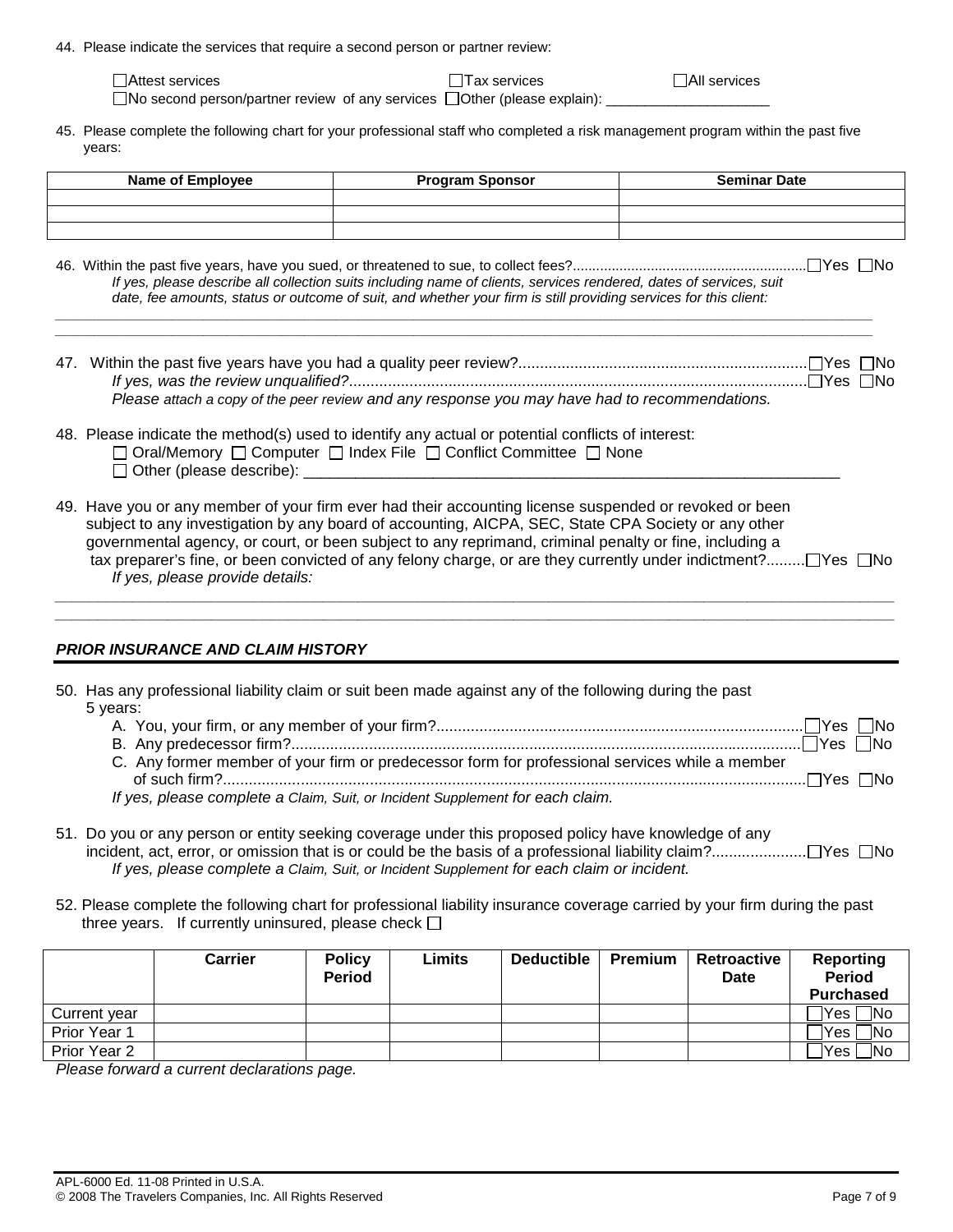53. Have you or any person or entity seeking coverage under this proposed policy ever been declined professional liability insurance or had such insurance nonrenewed or cancelled, other than for nonpayment of premium? (Missouri applicants: do not complete)............................................................... Yes No *If yes, please provide details:* 

# *COMPENSATION NOTICE*

# **Important Notice Regarding Compensation Disclosure**

 *\_\_\_\_\_\_\_\_\_\_\_\_\_\_\_\_\_\_\_\_\_\_\_\_\_\_\_\_\_\_\_\_\_\_\_\_\_\_\_\_\_\_\_\_\_\_\_\_\_\_\_\_\_\_\_\_\_\_\_\_\_\_\_\_\_\_\_\_\_\_\_\_\_\_\_\_\_\_\_\_\_\_\_\_\_\_\_\_\_\_\_\_\_* 

For information about how Travelers compensates independent agents, brokers, or other insurance producers, please visit this website: http://www.travelers.com/w3c/legal/Producer\_Compensation\_Disclosure.html

If you prefer, you can call the following toll-free number: 1-866-904-8348. Or you can write to us at Travelers, Enterprise Development, One Tower Square, Hartford, CT 06183.

# **FRAUD WARNINGS**

# **Attention: Insureds in AL, AR, DC, MD, NM, and RI**

Any person who knowingly (or willfully in MD) presents a false or fraudulent claim for payment of a loss or benefit or who knowingly (or willfully in MD) presents false information in an application for insurance is guilty of a crime and may be subject to fines and confinement in prison.

#### **Attention: Insureds in CO**

It is unlawful to knowingly provide false, incomplete, or misleading facts or information to an insurance company for the purpose of defrauding or attempting to defraud the company. Penalties may include imprisonment, fines, denial of insurance, and civil damages. Any insurance company or agent of an insurance company who knowingly provides false, incomplete, or misleading facts or information to a policyholder or claimant for the purpose of defrauding or attempting to defraud the policyholder or claimant with regard to a settlement or award payable from insurance proceeds shall be reported to the Colorado Division of Insurance within the Department of Regulatory Agencies.

#### **Attention: Insureds in FL**

Any person who knowingly and with intent to injure, defraud, or deceive any insurer files a statement of claim or an application containing any false, incomplete, or misleading information is guilty of a felony of the third degree.

#### **Attention: Insureds in KY, NJ, NY, OH, and PA**

Any person who knowingly and with intent to defraud any insurance company or other person files an application for insurance or statement of claim containing any materially false information or conceals for the purpose of misleading, information concerning any fact material thereto commits a fraudulent insurance act, which is a crime and subjects such person to criminal and civil penalties. (In New York, the civil penalty is not to exceed five thousand dollars (\$5,000) and the stated value of the claim for each such violation.)

#### **Attention: Insureds in LA, ME, TN, VA, and WA**

It is a crime to knowingly provide false, incomplete, or misleading information to an insurance company for the purpose of defrauding the company. Penalties include imprisonment, fines, and denial of insurance benefits.

#### **Attention: Insureds in OR**

Any person who knowingly presents a false or fraudulent claim for payment of a loss or benefit or who knowingly presents false information in an application for insurance may be guilty of a crime and may be subject to fines and confinement in prison.

#### **Attention: Insureds in PR**

Any person who knowingly and with the intention of defrauding presents false information in an insurance application, or presents, helps, or causes the presentation of a fraudulent claim for the payment of a loss or any other benefit, or presents more than one claim for the same damage or loss, shall incur a felony and, upon conviction, shall be sanctioned for each violation with the penalty of a fine of not less than five thousand dollars (\$5,000) and not more than ten thousand dollars (\$10,000), or a fixed term of imprisonment for three (3) years, or both penalties. Should aggravating circumstances be present, the penalty thus established may be increased to a maximum of five (5) years; if extenuating circumstances are present, it may be reduced to a minimum of two (2) years.